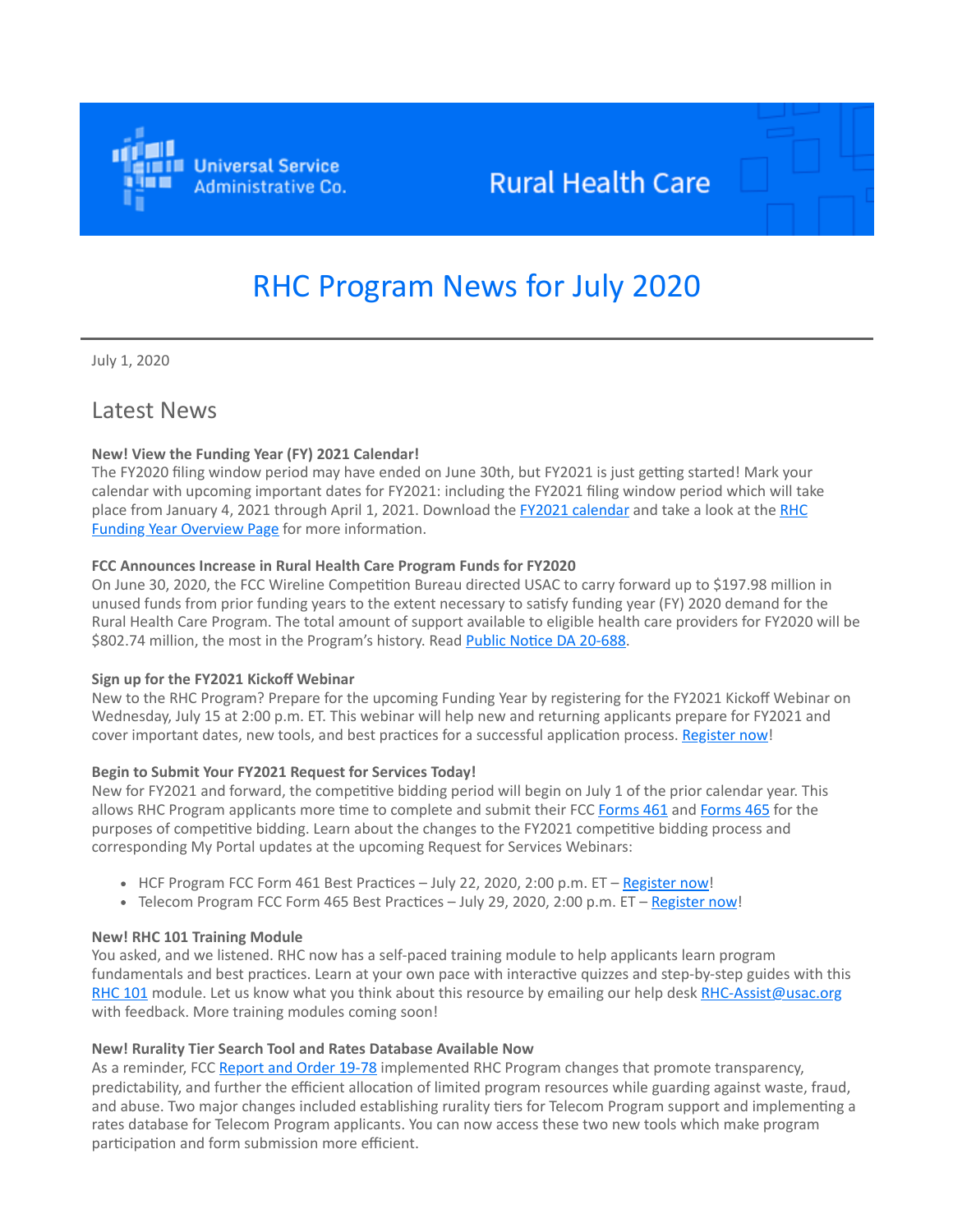- [Rurality Tier Search Tool](https://click.outreach.usac.org/?qs=e9bf1ffff2f71359f4cd7d346cf521bfc9e6661545e997474b890ab7e91aef5f4688ccc924d6b9c98cd8ce8b24145ef38e5c4a41adac4c55) This tool can be used to search, by health care provider (HCP) site location, the applicable rurality tier for your HCP site. The rurality tier is used to calculate the "rural rate" for determining the amount of support for eligible telecommunications services in the Telecom Program. In addition to helping determine your HCP site's rural rate, the rurality tier is also a factor (together with degree of medical service availability) in determining the prioritization of funding in the event eligible funding requests exceed the amount of available funding for a particular funding year.
	- o Resources: [How to Use the Rurality Tier Search Tool](https://click.outreach.usac.org/?qs=e9bf1ffff2f71359247c03ce2985af5a4913bc29cf1f6a182cbcb59526a7fac8ab01d160132f1f973e36d80c195fd187f7ec13c663ae2ae0), [Methods and Procedures](https://click.outreach.usac.org/?qs=e9bf1ffff2f71359dc52428bd98b015f1665f7790fa4ab900f6b75605ecb17a7be580e4e75798d3eb7443db2aac3f8b3c8f5f1b3b94e3cf4)
- [Telecom Program Rates Database](https://click.outreach.usac.org/?qs=e9bf1ffff2f7135901dd5c94331bcbeb2b7601e0da69c614d10254bdad8be02767e18b64614f4a7a08690e26364a6d87268cc037a7750720)  Beginning in FY2021, the rural and urban rates used to calculate the amount of eligible support for an HCP site location will be the median of available rates as identified in the Rates Database. Telecom Program applicants will use the median rural and urban rates from the Rates Database for the requested telecommunications services when submitting Telecom Funding Requests FCC Form(s) 466.
	- o Resources: [How to Use the Rates Database,](https://click.outreach.usac.org/?qs=e9bf1ffff2f713590fd87467139dd9f2f8b33372b55024b5bbd14f46cf96bec3791d0f7f9bb8bcd4cd02f8636d46bf0de90ac936abfd0526) [Methods and Procedures](https://click.outreach.usac.org/?qs=e9bf1ffff2f71359e4679339dc2c20d9e0e8490bce09830edacbb3d443383b4b9eb9ce4ad845614b77f1fa730a35f52449399c6ef32eccca)

If there are relevant rates that are not already in the database, the public may submit these rates to USAC for inclusion in the database by emailing [RHC-Assist@usac.org](mailto:RHC-Assist@usac.org?subject=) with the subject line "Urban and Rural Rate Database" by August 31, 2020.

# Important Reminders

#### **FCC Established \$200 Million COVID-19 Telehealth Program**

Note: As of June 25, 2020, the FCC is [no longer accepting applications](https://click.outreach.usac.org/?qs=e9bf1ffff2f7135921bb53dd4ed39c4239dcceacc6ffed2799a5fd9b0b26cf4523e6c208e7517d15fbbe3e42f4e50373d1e1eaa8a5fbf2a2) for the COVID-19 Telehealth Program. Health [care providers that submitted an application prior to June 25, 2020 can access their applications via the](https://click.outreach.usac.org/?qs=e9bf1ffff2f713593eb5da02d8ba4916e66e430fd4646f49941f01e6f31f92fa0164eb04dc4a0b1dfed217c09969c4ef6d4a860f54fc2178) COVID-19 Telehealth Program Application Portal. Visit the FCC [COVID-19 Telehealth Program website](https://click.outreach.usac.org/?qs=e9bf1ffff2f71359a936983a527070e64a379899372eddc5a534f448453e02a007a69ab57513f730e742e835b1c71370f9876455fc4cf57b) for complete information about the program, including eligibility, supported services and equipment, and the application process. Please note that the COVID-19 Telehealth Program is limited to nonprofit and public eligible health care providers.

#### **FCC Introduced \$100 Million Connected Care Pilot Program**

Included in [FCC Report and Order 20-44](https://click.outreach.usac.org/?qs=e9bf1ffff2f7135917cf8e97df2aab0bfcdacb22f2bd47309f102e7a7adb8f5dd32e1e408067ec7a4b2fc51b5def9798d1bd962b3ef4a7b8) were final rules for a new Connected Care Pilot Program which will provide up to \$100 million of support from the Universal Service Fund (USF) to help defray health care providers' costs of providing connected care services and to help assess how the USF can be used in the long-term to support telehealth. The Pilot Program will provide funding for selected pilot projects to cover 85% of the eligible costs of broadband connectivity, network equipment, and information services necessary to provide connected care services to the intended patient population. Additional details regarding the Connected Care Pilot Program, including application information, will be made available soon.

#### **Information Requests - Deadline Extended**

On March 26, 2020 the FCC released [Order DA 20-345](https://click.outreach.usac.org/?qs=e9bf1ffff2f7135993ac9066f04011b8a633f65e7c72b688a8241c0ca1a28f77036fe6a151eed6f9306e638a60b32e4d39c3f842ce2088c1), granting relief measures to RHC Program participants to help health care providers (HCPs) effectively respond to the COVID-19 pandemic. As part of this relief, the FCC waived the 14-day deadline for applicants to respond to Information Requests from USAC issued on or before September 30, 2020. Account holders have an additional 28 days, allowing a response time of 42 days. This waiver includes Information Requests related to funding requests, appeals and waivers, invoices, audits, and other documentation submitted by the applicant. Read a [summary](https://click.outreach.usac.org/?qs=e9bf1ffff2f713599cc1d76a61a35a26bd381fdea375312f0f82e5d42ddc230842a9d368db7500f748614a42dd06909ab9a3fd125d055515) of the relief brought on by the Order.

#### **FCC Form 460 Best Practice**

During the submission of an FCC Form 460 (HCF Eligibility and Registration Form), we recommend that applicants upload any supporting documentation necessary to validate form data to the "Supporting Documentation" section. This includes documentation that is relevant to the required fields of the FCC Form 460. Submitting supporting documentation helps to verify health care provider (HCP) eligibility thereby expediting the review process. A few examples include:

- Hospital licenses, with the address clearly posted, to verify a non-profit hospital
- A recent bill or lease, with the address clearly posted, to verify the HCP address provided on the FCC Form 460
- Public tax documents to verify the Non-Profit Tax ID (EIN)
- Health Resources and Services Administration (HRSA) accreditation to verify a community health center.

You can submit your FCC Form 460 at any time during the funding year. First time applying? We suggest you review this [step-by-step guide](https://click.outreach.usac.org/?qs=e9bf1ffff2f713598d3ca1998fa83168c2736f89327beceb90b932ad0d9f462b3318a662937cbf5b6534ac577b1a4f63d73d13344b1ffbce) or watch a [short video](https://click.outreach.usac.org/?qs=e9bf1ffff2f7135944bc95c56b407606c3f8f3e2eed0f0e6517b3402f354f930cd673272f9e55ee2fffad54c9432a6e7a36603a7d039fbd8) to check if your HCP site has previously registered with the RHC Program.